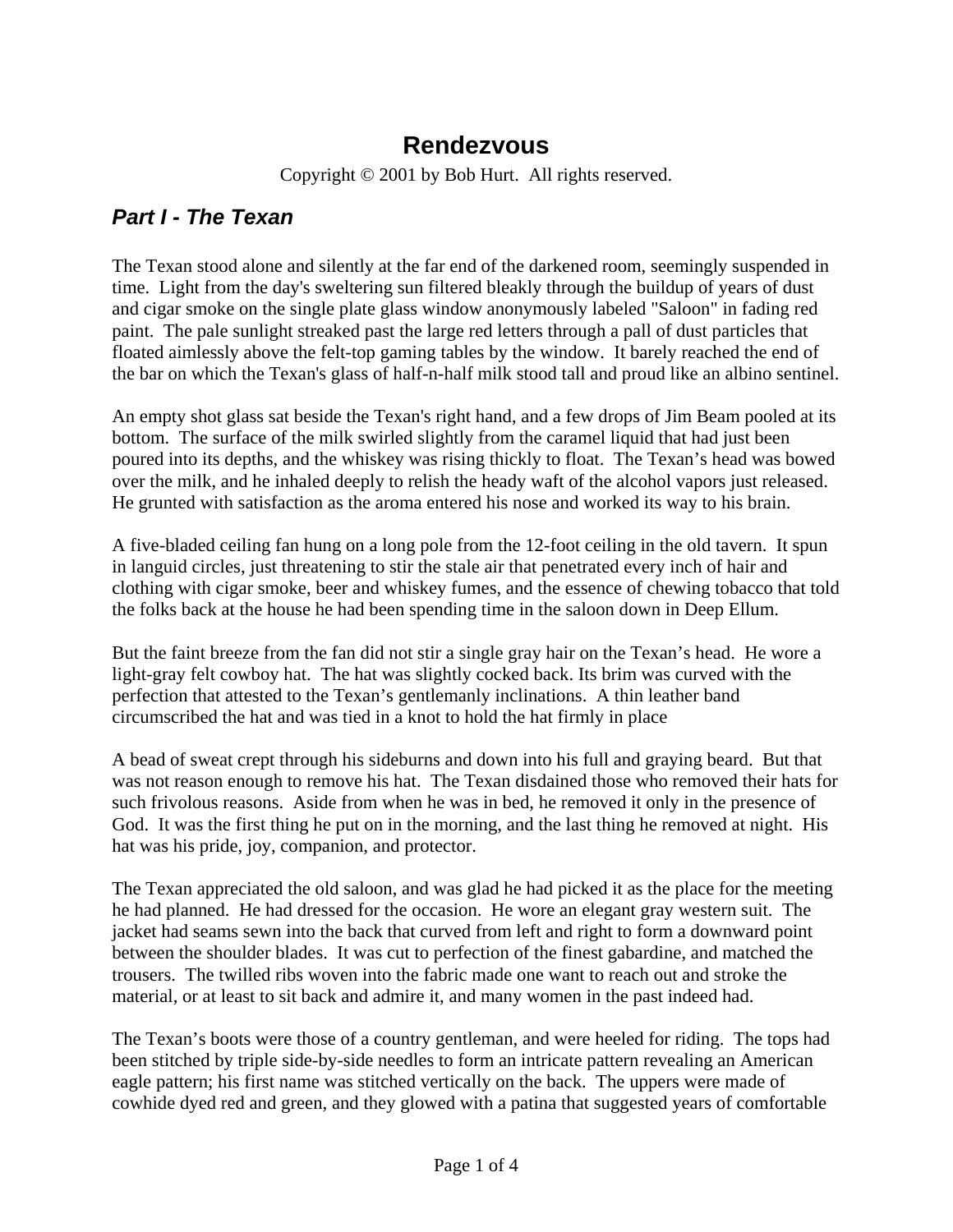wear. These were clearly his favorite footwear.

The leather lowers resembled pigskin but were actually from an Australian wombat. They were rich dark brown, with stitching across the foot just above the toe knuckles, and they shown with the high-gloss polishing the Texan had administered the previous night before retiring. It was skin so tough you couldn't cut it with a razor-sharp knife, so durable it would not crack in a hundred years of desert wear, and so flexible your feet felt like you were wearing gloves. The Texan had broken them in 20 years earlier by standing knee-deep in the Pecos River and letting the alkaline water soak in. He had then worn the boots for the whole day to make the wombat mold itself to the exact shape of his feet. The boots would fit no feet but his. Anyone else's feet would be in agony after an hour of wear, but to him they were sublimely comfortable, a perfect fit.

Blue-stained wombat bootstraps graced the boot uppers. Three American Double Eagles hung from thin wombat rawhide cords that were tied through the bootstrap loops, one on the outer strap of each boot. The cords were nearly as strong as steel so there was no danger they would break and lose the treasured golden coins. The coins jingled like spurs as he walked, and never failed to make the heads turn. Sometimes, as he walked too closely to a chair or as he turned a corner, the coins would slap the wood or wall and make a chinking jangle sound that sounded like money. The Texan was fond of that sound. He liked those boots.



He was sure others liked them too, for they were beautiful to look at. For this reason he always tucked his right pant leg into the boot so that it seemed to be accidentally trapped by the outer bootstrap. The inside part of the pant leg hung down properly, but the outside, being caught by the bootstrap, exposed the entire upper part of the boot to the gaze of his admirers. And there, glinting in the dint of the saloon were the three Double Eagles, making the view irresistible. The Texan was dapper by any Texan's standards.

Today the boots would be hard to miss when people entered the saloon for their rendezvous with the Texan. A 4-inch brass rail extended the length of the bar and was mounted to stanchions protruding from the bottom of the bar counter wall, about 8 inches from the floor. A shiny brass cuspidor sat on the floor unused at the end of the brass rail, seemingly glad there would never again be a slimy hock-tooey of tobacco spittle to stain its finish. The rail was in the perfect position to allow a guest alternately to rest his tired feet after a hard day's work in the grueling Texas sun. Although the Texan had not experienced such a day in many years, his right foot was nevertheless solidly propped between sole and heel on the brass rail, toe tip pointed forward. Colored boot top and Eagles were fully visible.

The Texan reached a veined and wrinkled hand gracefully for the glass of milk laced with Jim Beam and shoved the glass gently forward. The bartender returned from the kitchen and with one fluid motion cracked an egg on the rim of the glass with one hand and slithered its contents to the milk's murky bottom. He had done this for the Texan before in bygone years and was glad to see the Texan after nearly three decades of absence. The Texan had often befriended him and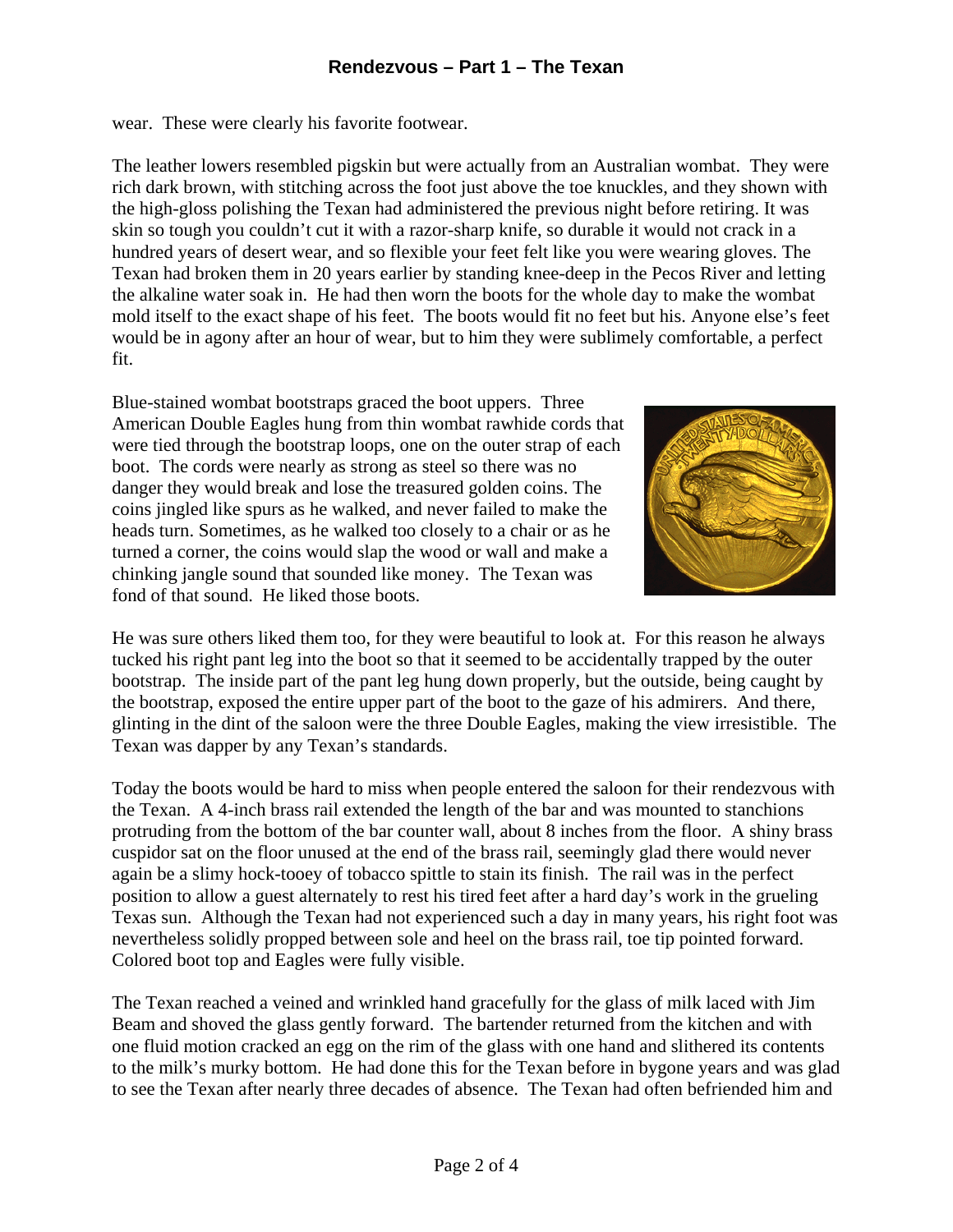## **Rendezvous – Part 1 – The Texan**

had never been stingy with kind and encouraging words, a debt that could never be repaid.

The Texan nodded his head in acknowledgement and lifted the glass to his lips. As the rim touched his lower lip, he tilted his head back, opened his mouth, and dumped the glassful of milk, whiskey, and egg neatly down his throat. He did not bother to sip or swallow. He just downed it in one full shot, as he always had. He would have done the same with everything he drank because he loved the efficiency of it. He had been fond of RC Cola in the old days and would drink a 12-ounce bottle in one tilt, but never in one shot the way he drank the milk. The RC had given precious relief to a parched throat, and the kids at the icehouse had loved watching his Adam's apple bob up and down as he guzzled the refreshing cola.

The kids. They would be arriving soon, all grown up and full of questions and comments for their rendezvous. The Texan loved those kids as he had loved his own life, and God knew he had missed them during his long years away. He had called each one of them out of the blue and invited them to meet him down in Deep Ellum, a now all-black district in Dallas that he had haunted when a kid and young man. The only thing remaining from the old days was the Saloon, and still some of the old timers showed up for a round of poker and a cigar.

Today, however, it was empty, by design, except for the Texan. He had returned from time to time as his adventures took him to the area. Each time the bartender Jimmy had welcomed him with effusive greetings and hugs the way Texans do each other. Each time Jimmy would make him a "Begmilk" as he called the concoction he had just drunk. Jimmy called it the Perfect Texas Breakfast.

The Texan uttered a guttural "Aaahhh" as he set the Begmilk glass back down on the bar. He folded his hands together before him as Jimmy carried the glass back to the kitchen, leaving the Texan alone in his thoughts of his own childhood, his failed marriage, his 6 kids, and his desertion of the family. He knew well that some of them loved him and let him know it often, but some would just as soon see him dead and gone. The pain, sadness, emptiness, and longing they may have felt was nothing compared to his own, but they had all turned out to be good people.

The Texan knew that good genes always make good people, given half a chance, and he was proud of each one of his kids. They could do not wrong as far as he was concerned. And, he knew what wrong they had done in their lives, as well as what right they had done. His investigators and informants had kept him posted of their family and work situations, and he had often watched them surreptitiously from a nearby vantage point. He knew their likes and dislikes and somehow managed to see to it that opportunities befell them seemingly by magic when they were most needed. None of the kids had the slightest inkling except one who had caught him observing and had disappeared to observe him back.

It was to that one that he had confided about the history of their mother, a dark history that only he, his father, and their mother's father had known about. Everyone had thought she was just the youngest child of a schoolteacher-come-farmer, when in reality she was the daughter of gypsy and Cherokee parents who had been murdered in Italy while effecting her escape in the heat of World War I. And, she was 7 years older than everyone thought, a fact that the kids'